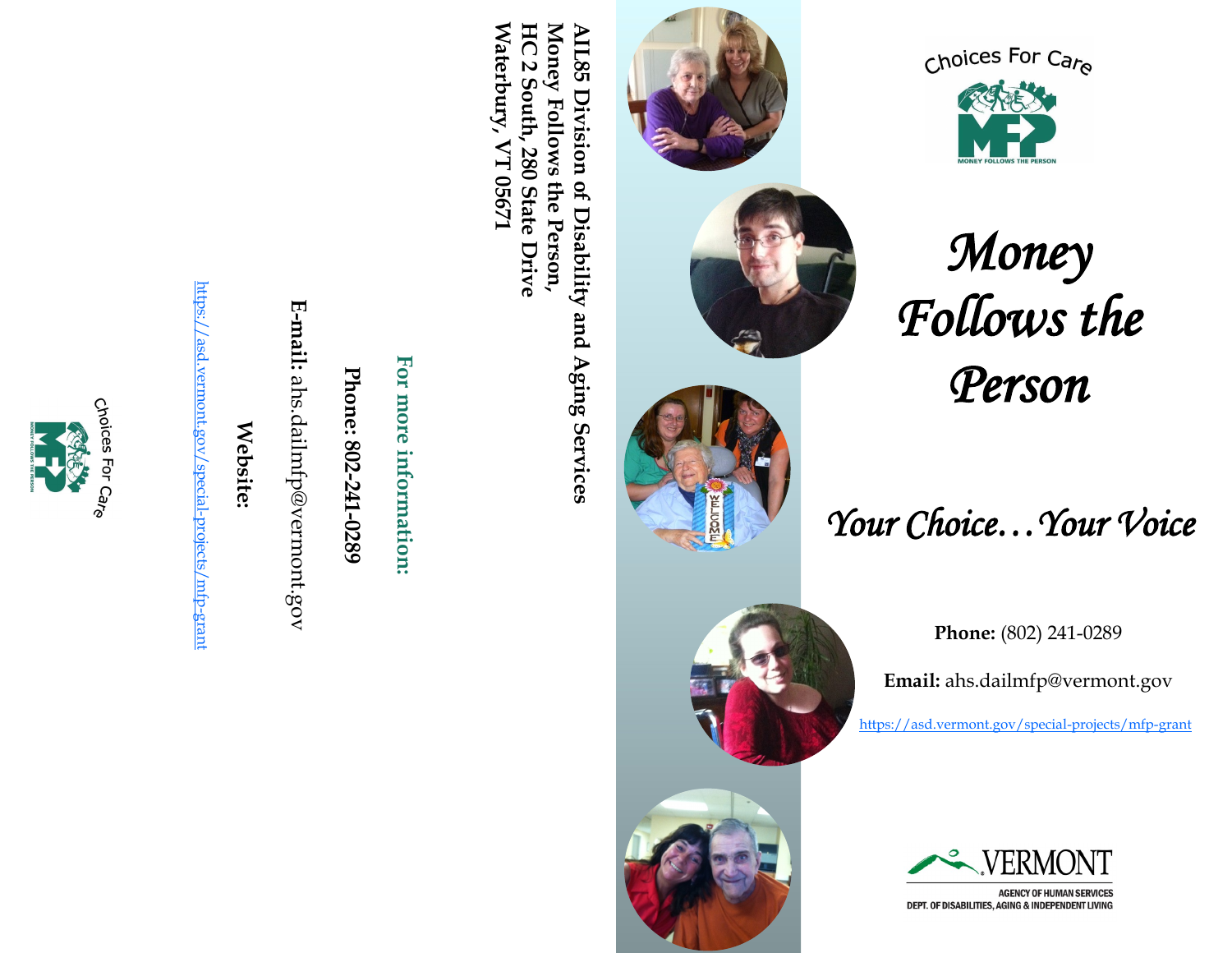# **Additional Assistance**



**VISION** *Hear their voice… support their choice.*

### **MISSION STATEMENT**

To maximize autonomy, choice and dignity by providing access to a wide range of high quality, long term care options, that allow all members to live in their chosen community.

# **What are the Goals of MFP?**

- To encourage freedom of choice through person centered planning.
- To eliminate barriers and increase home and community based services to eligible people who choose to transition from an institution to a community setting.





**Vermont's Center for Independent Living** I-Line offers specialized assistance to help you achieve your independence.



**1-800-639-1522**



**Vermont Area Agencies on Aging Senior Help Line**  Providing information and assistance **1-800-642-5119** to Vermont seniors and their families.



Dial 2-1-1 for health and human services information.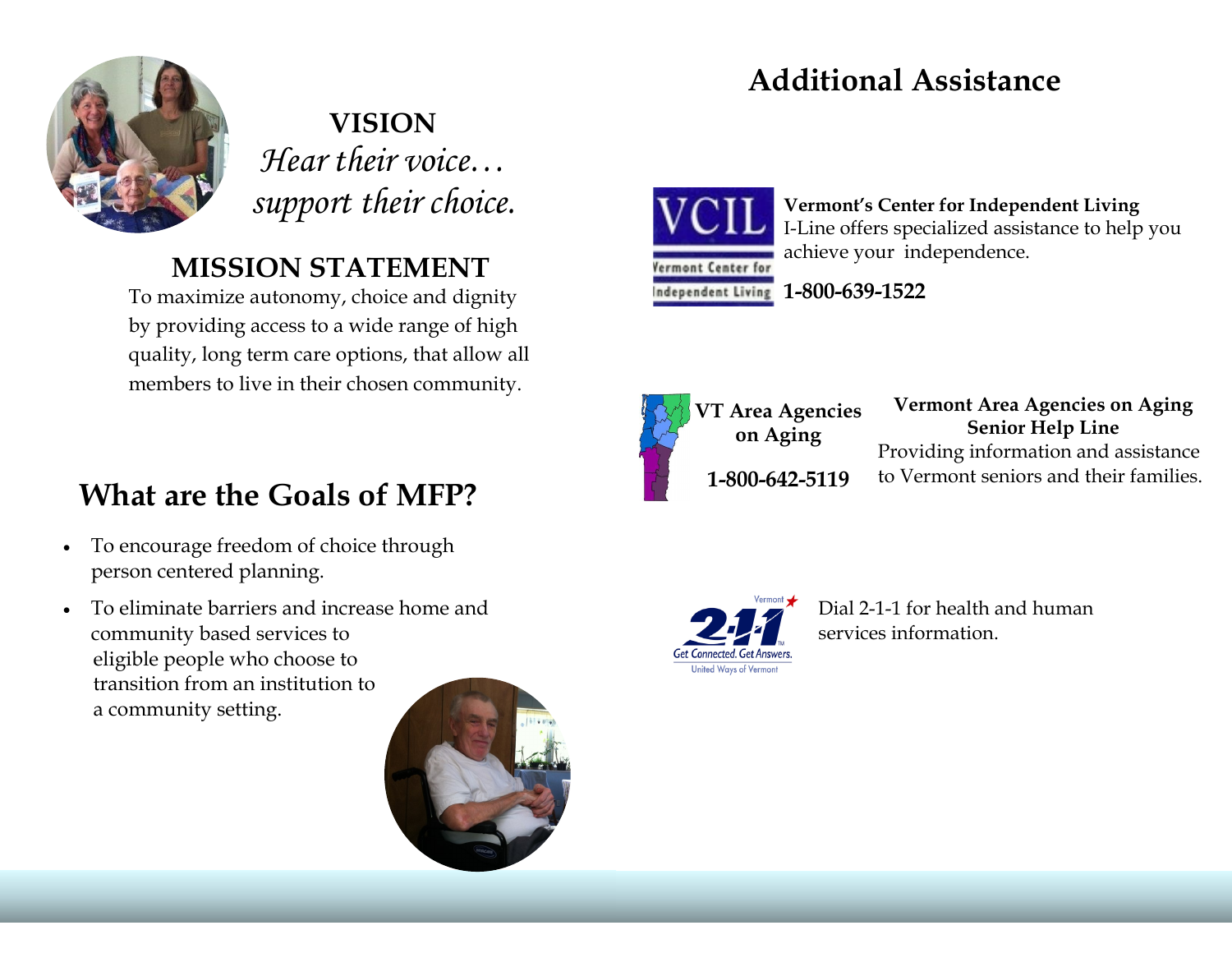# **Who Will Help Me?**

Your transition team is made up of an MFP Transition Coordinator, Waiver Case Manager, friends, family, providers and anyone who contributes to your physical, mental, and



emotional well-being offering you assistance and support.

### **MFP Transition Coordinators**

Transition Coordinators provide guidance and assistance to help you transition back into the community. They will help you identify and overcome barriers and work with your health care team to get you the resources you need to be successful and remain in the community.



### **For more information and to get started on your way home:**

**Phone:** (802) 241-0289

**E-mail:** ahs.dailmfp@vermont.gov

#### Website: <https://asd.vermont.gov/special-projects/mfp-grant>

This document was developed under CFDA 93.791 from the U.S. Department of Health and Human Services, Centers for Medicare and Medicaid Services (CMS). Money Follows the Person is a demonstration grant funded by CMS in partnership with the State of Vermont Agency of Human Services. However, the contents do not necessarily represent the policy of the U.S Department of Health and Human Services, and you should not assume endorsement from the federal government.

### **What is Money Follows the Person?**

If you have lived in an inpatient facility, a hospital, nursing home or an intermediate care facility for at least 60 consecutive days and would prefer to live in your own home, apartment or group setting, you may be eligible for home and community based services (HCBS) through the Choices for Care Long-Term Medicaid Program.

MFP helps people return to the community of their choice with the supports that they need. MFP transition funds provide one-time financial assistance up to \$2,500 to assist with items and services not typically covered by Medicaid.

Transition Funds cover barriers such as:

- Security Deposits
- Household items
- Home Modifications
- Durable Medical Equipment
- **Appliances**
- Personal Items

Money Follows the Person provides services and supports based on the individual needs of the participant.